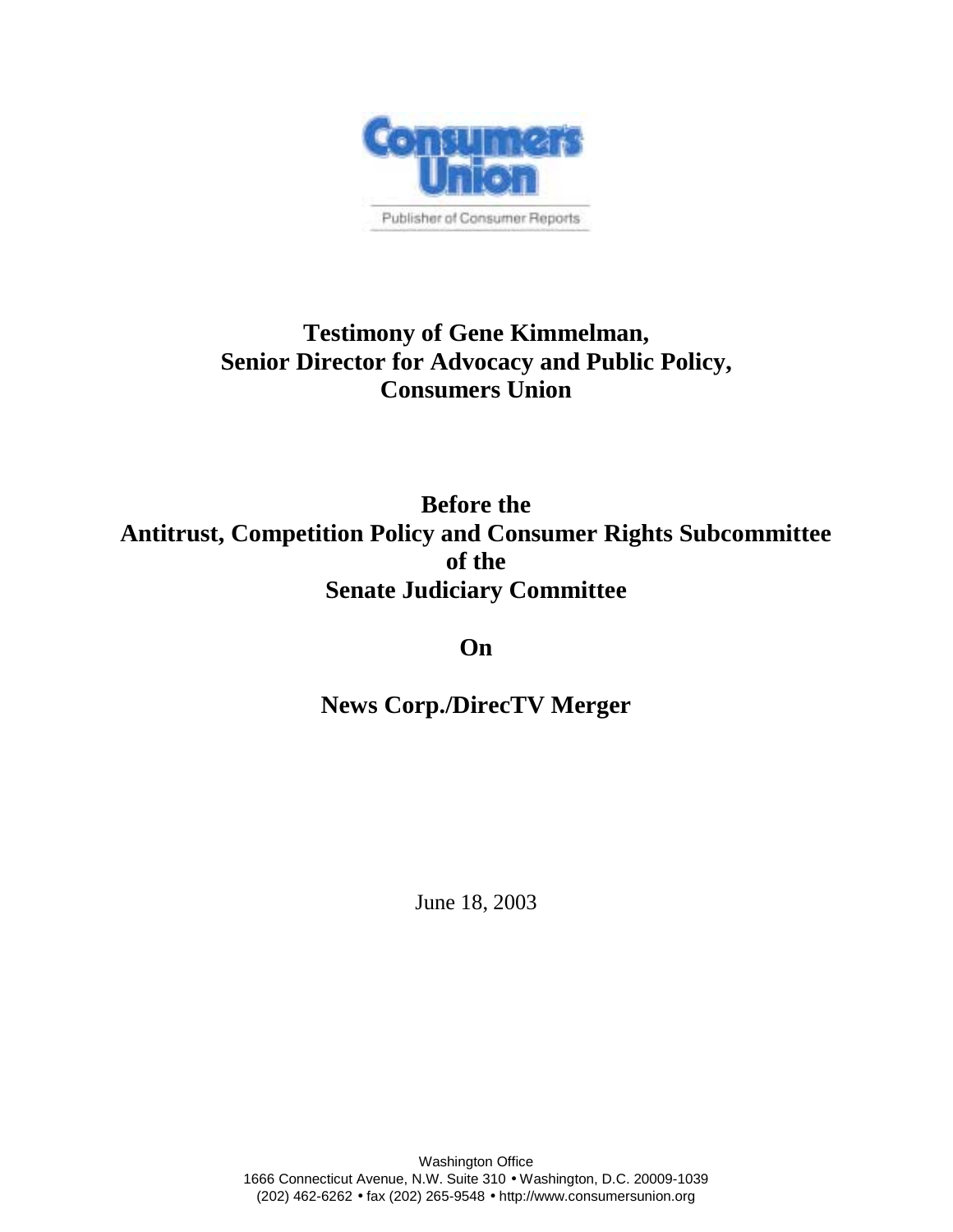#### **SUMMARY**

 $\overline{a}$ 

Consumers Union<sup>1</sup> welcomes this opportunity to testify before the Senate Antitrust, Competition Policy and Consumer Rights Subcommittee regarding the proposed merger between the News Corporation ("News Corp.") and Hughes Electronics Corporation's satellite television unit DIRECTV ("DirecTV"). Given the current concentration in the media marketplace, as well as the further concentration that will result from the Federal Communications Commission's (FCC's) recent relaxation of media ownership rules, we believe that the proposed merger between network and cable giant News Corp. and DirecTV, the largest direct broadcast satellite (DBS) service provider, will further increase prices for consumers and decrease the diversity of voices in the media marketplace.

Today, consumers are not receiving the fruits that a competitive cable and satellite marketplace should deliver, and consumers are likely to suffer further harm if antitrust officials do not impose substantial conditions on the proposed deal between News Corp. and DirecTV. Since passage of the 1996 Telecommunications Act, cable rates have risen over  $50\%$ ,  $^{2}$  and FCC data show that satellite competition is not creating downward pressure on cable rates. Despite the promise for more diversity from new technologies such as the Internet and satellite, a mere five media companies control nearly the same prime time audience shares as the Big Three networks did 40 years ago.<sup>3</sup> Unfortunately, the market for news production and distribution is becoming more concentrated.

And a troubling situation is about to get much worse.

The recently announced proposed merger between News Corp. and DirecTV, combined with the FCC's decision two weeks ago to significantly weaken its media ownership regulations, threaten to seriously harm meaningful competition between media companies in this nation. This lack of competition will mean that control of the media that Americans rely upon most for news, information and entertainment will likely be placed in the hands of a few powerful media giants.

The FCC's June  $2<sup>nd</sup>$  order dramatically reworked the rules that protected the diversity, localism, and competition of the media in this country. Under the new rules, mergers between television stations and newspapers in a single community will now be allowed in approximately 200 markets comprising 98 percent of the population. Ownership of two or even three television stations by one company are allowed in over 160 U.S. markets under the new FCC rules. In these markets, the new rules do not provide for any public interest review of such mergers. The

<sup>&</sup>lt;sup>1</sup> Consumers Union is a nonprofit membership organization chartered in 1936 under the laws of the state of New York to provide consumers with information, education and counsel about good, services, health and personal finance, and to initiate and cooperate with individual and group efforts to maintain and enhance the quality of life for consumers. Consumers Union's income is solely derived from the sale of *Consumer Reports*, its other publications and from noncommercial contributions, grants and fees. In addition to reports on Consumers Union's own product testing, *Consumer Reports* with more than 4 million paid circulation, regularly, carries articles on health, product safety, marketplace economics and legislative, judicial and regulatory actions which affect consumer welfare. Consumers Union's publications carry no advertising and receive no commercial support.  $^2$  Bureau of Labor Statistics, Consumer Price Index (March 2003). From 1996 until March 2003, CPI increased 19.3% while

cable prices rose 50.3%, 2.6 times faster than inflation.<br><sup>3</sup> Tom Wolzien, "*Returning Oligopoly of Media Content Threatens Cable's Power*." The Long View, Bernstein Research (Feb.

<sup>7, 2003).</sup>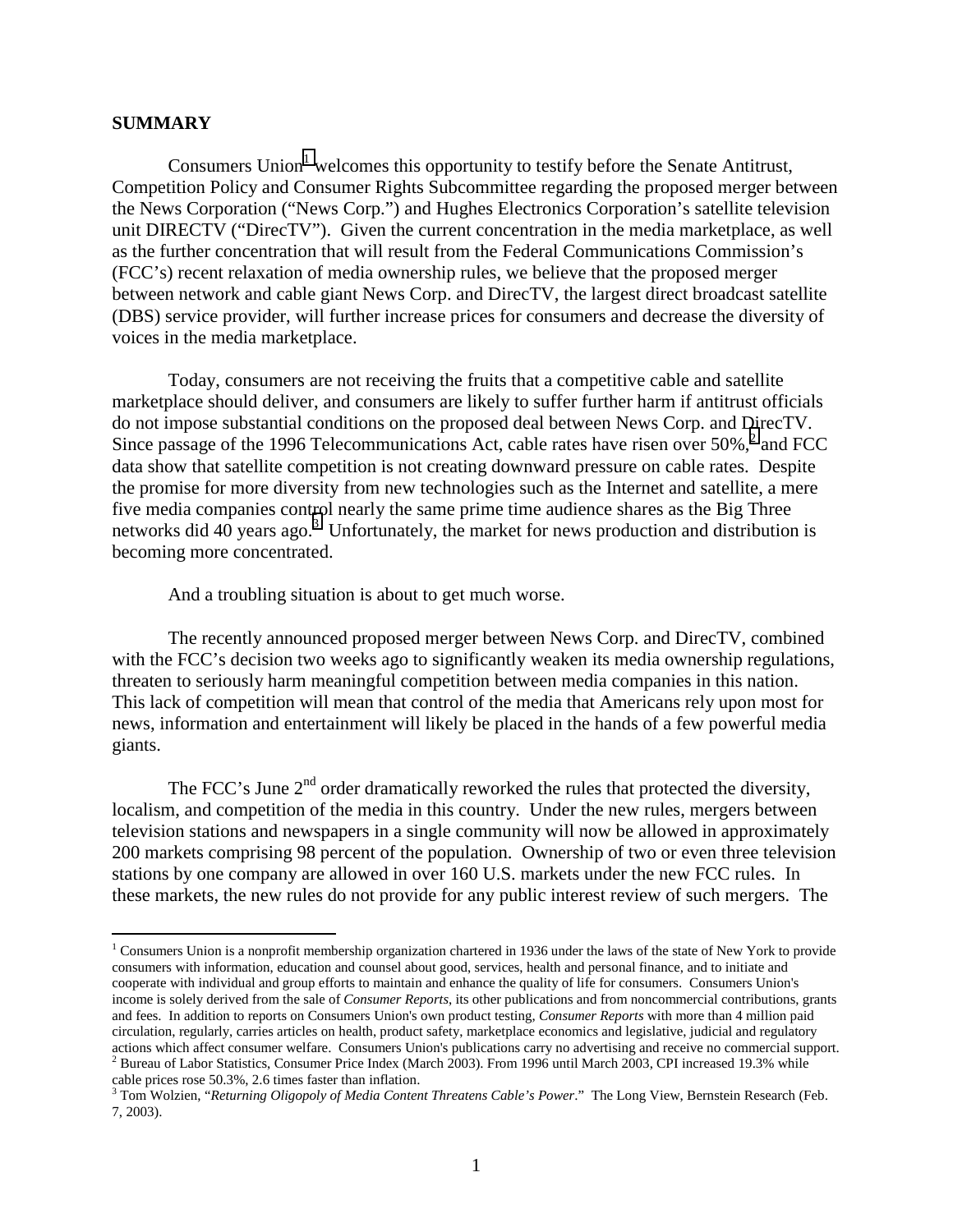FCC made these radical rule changes despite the presence of considerable media concentration in eighty to ninety percent of the markets affected by this decision.

The result, according to industry analysts, is that broadcast television station owners will either purchase television stations in new markets, or will swap properties with other large media owners, concentrating ownership of both television station and newspapers within one market in an attempt to achieve cost "synergies." But experience with the television duopolies permitted by waiver prior to the FCC's decision to weaken its rules shows that these "synergies" have come from the elimination of news programming and news reporters and the substitution of a single, centralized news operation in place of multiple, independent news divisions.

The proposed merger of News Corp. and DirecTV comes in the wake of this FCC decision. While the antitrust laws can and should be used to limit potential competitive abuses resulting from the News Corp./DirecTV merger, these laws are not enough to prevent the excessive consolidation in the marketplace of ideas that will result from any combination of transactions under these relaxed ownership rules. Antitrust has never been used effectively to promote competition in and across media where there is no clear way – like advertising prices – of measuring competition/diversity in news sources, information and points of view presented through the media.

Media moguls themselves admit their desire to avoid real competition within their industry. At the National Cable and Telecommunications Conference last week, Mel Karmazin, president and chief operating officer of Viacom, declared in reference to colleagues from Microsoft, AOL Time Warner, and Comcast, "I can't imagine being a competitor with any of these guys." $4$ 

Consumers Union believes the Department of Justice should impose significant conditions on the News Corp./DirecTV deal, and Congress should alter the laws that enable industry consolidation spurred by excessive deregulation to weaken or undermine competitive conditions in media markets. The News Corp./DirecTV merger is likely to lead to higher prices for both satellite and cable television, since the combined company can maximize its earnings by inflating the prices it charges for its broad array of popular programming that all cable and satellite customers purchase.

We are pleased to see that the combined News Corp./DirecTV entity has agreed to offer access to their programming as part of the acquisition.<sup>5</sup> However, this promise must be expanded to prevent other forms of anticompetitive discrimination, and must be enforceable through appropriate Department of Justice oversight mechanisms.

1

<sup>&</sup>lt;sup>4</sup> Richard Linnett, "*Media Rivals Backslap at Cable Conference*." <u>AdAge.com</u>, June 10, 2003.

<sup>&</sup>lt;sup>5</sup> "As part of the acquisition, News Corp. and DIRECTV has agreed to abide by FCC program access regulations, for as long as those regulations are in place and for as long as News Corp. and Fox hold an interest in DIRECTV. . . Specifically, News Corp. will continue to make all of its national and regional programming available to all multi-channel distributors on a non-exclusive basis and on non-discriminatory prices, terms and conditions. Neither News Corp. nor DIRECTV will discriminate against unaffiliated programming services with respect to the price, terms or conditions of carriage on the DIRECTV platform." News Corporation Press Release, *"News Corp. Agrees to Acquire 34% of Hughes Electronics for \$6.6 Billion in Cash and Stock."* Apr. 9, 2003.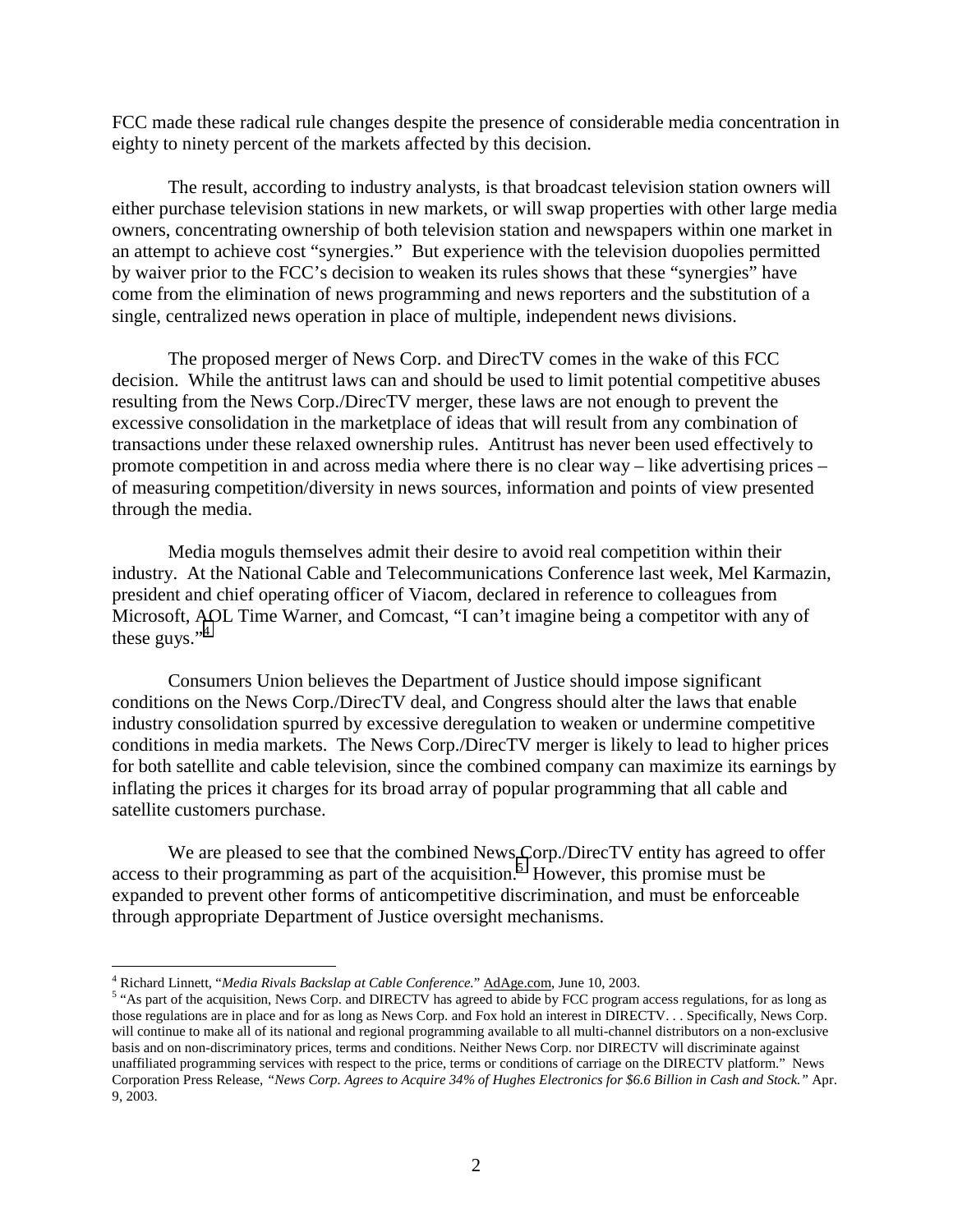Even given the terms of what News Corp. is willing to concede by way of program access, substantial danger remains. First, there is a danger that News Corp. will discriminate against non-affiliated programmers in determining what programming to offer on its DirecTV satellite system. News Corp. could also pressure cable operators to do the same in return for more favorable carriage terms for News Corp. owned programming.

Second, the agreement preserves the right to a variety of exclusive carriage arrangements, including distribution of Liberty Media programming, as well as sports programming where News Corp. enjoys substantial market power. Liberty Media owns approximately 18% of News Corp., and News Corp. has interests in several Liberty properties, indicating a close relationship between the two. It is hard to understand how such exclusive arrangements involving a company with such massive market power would not have a detrimental impact on competition in video programming. Antitrust officials must prevent these types of behavior.

We believe it is time for Congress to intervene and finally deliver more choices and lower prices for the media services consumers want, and to reverse the excessive relaxation of media ownership which threatens the critical watchdog function media companies play in our nation's democracy. It is time for Congress to look beyond the rhetoric and focus on the reality of deregulated video markets. Congress should:

- Reconsider its grant of retransmission rights to broadcasters, where a broadcaster also owns a second means of video distribution.
- Let consumers pick the TV channels they want for a fair price.
- Prevent all forms of discrimination by those who control digital TV distribution systems and those who control the most popular programming in a manner that prevents competition in the video marketplace.
- Most importantly, reverse the FCC's decision to weaken media ownership rules that prevented companies from owning the most popular sources of news and information in both the local and the national markets.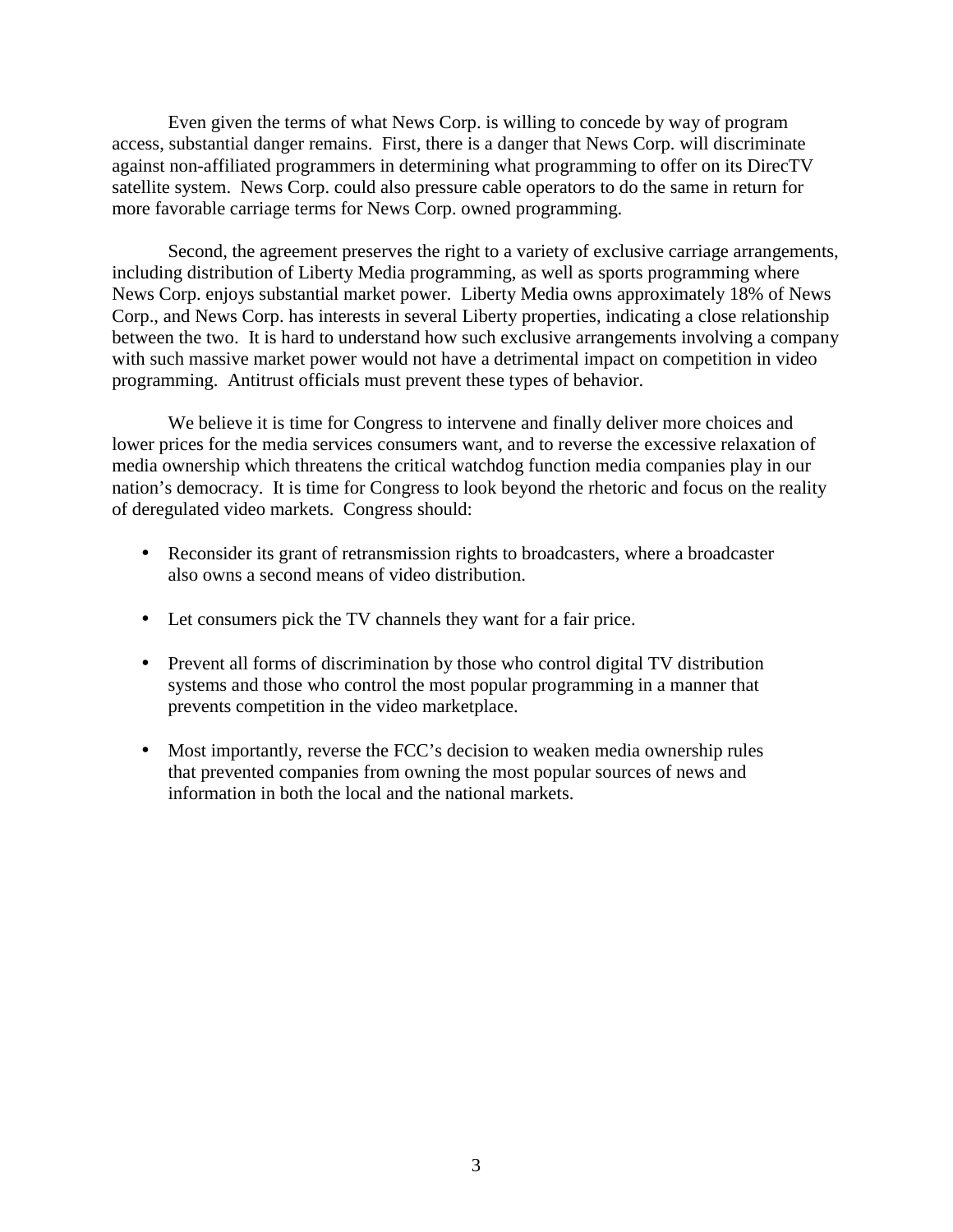## **THE NEWS CORPORATION/DIRECTV MERGER**

If competition in the multichannel video market had performed up to its hope and hype, the NewsCorp./DirecTV merger might not be so threatening. But in light of the failure of deregulation, it presents a problem for public policy that cannot be ignored. There are two points of power in the marketplace – distribution and program production. The problem with a merger between News Corp. and DirecTV is that it combines the two.

The reach of News Corp.'s media empire is truly staggering. The following are highlights of some News Corp. properties in the U.S.:

- Broadcast Television Stations (35 stations, including two broadcast stations in New York, Los Angeles, Dallas, Houston, Minneapolis, Phoenix and Orlando)
- Filmed Entertainment  $(20^{th}$  Century Fox Film Corp., Fox 2000 Pictures, Fox Searchlight Pictures, Fox Music,  $20<sup>th</sup>$  Century Fox Home Entertainment, Fox Interactive,  $20^{th}$  Century Fox Television, Fox Television Studios,  $20^{th}$  Television, Regency Television and Blue Sky Studios)
- Cable Network Programming (Fox News Channel—the most watched cable news channel, Fox Kids Channel, FX, Fox Movie Channel, Fox Sports Networks, Fox Regional Sports Networks, Fox Sports World, Speed Channel, Golf Channel, Fox Pan American Sports, National Geographic Channel, and the Heath Network)
- Publishing (New York Post, the Weekly Standard, HarperCollins Publishers, Regan Books, Amistad Press, William Morrow & Co., Avon Books, and Gemstar – TV Guide International)
- Sports Teams and Stadiums (Los Angeles Dodgers, and partial ownership in the New York Knicks, New York Rangers, LA Kings, LA Lakers, Dodger Stadium, Staples Center, and Madison Square Garden)

News Corp.'s merger with DirecTV adds a new, nationwide television distribution system to News Corp.'s programming/production arsenal. DirecTV is the nation's largest satellite television distribution system, with more than 11 million customers and the ability to serve all communities in the United States.

News Corp.'s vast holdings provide it with leverage in several ways. "The biggest, most powerful weapon News Corp. has is 'a four-way leverage against cable operators, competing with satellite and using the requirement that cable get retransmission consent to carry Fox-owned TV stations, while potentially leveraging price for Fox-owned regional sports networks and its national cable and broadcast networks. . ."<sup>6</sup>

<sup>6</sup> Diane Mermigas, *"News Corp.'s DirecTV Monolith."* Mermigas on Media Newsletter, (Apr. 16, 2003), quoting Tom Wolzien, a Sanford Bernstein Media Analyst.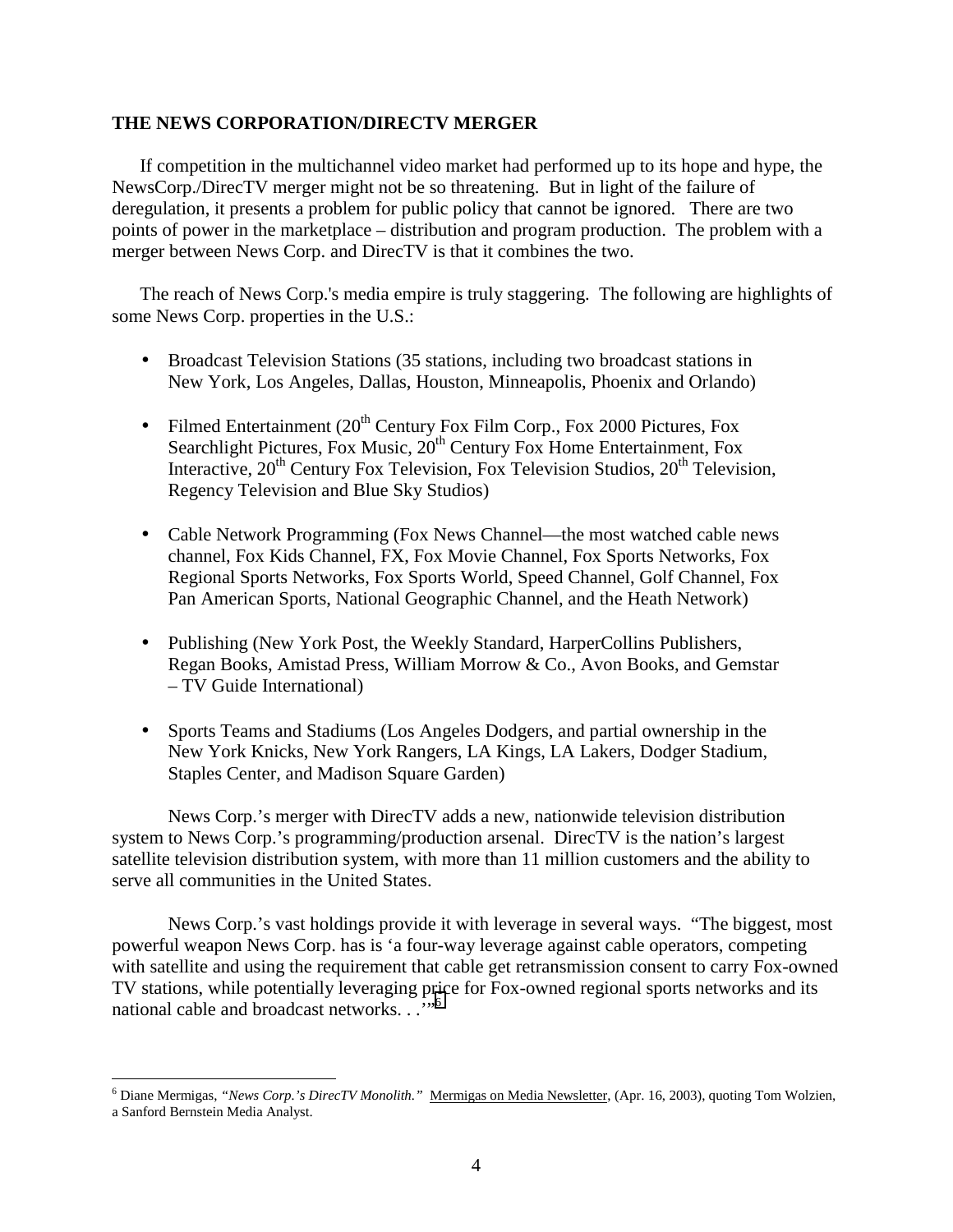One of News Corp.'s most important weapons is significant control over regional and national sports programming. Mr. Murdoch often describes sports programming as his "battering ram"<sup>7</sup> to attack pay television markets around the world. As David D. Kirkpatrick noted in an April 14, 2003 *New York Times* article regarding Mr. Murdoch's control over sports programming:

In the United States, News Corp.'s Entertainment subsidiary now also controls the national broadcast rights to Major League Baseball, half the Nascar racing season and every third Super Bowl. On cable, Fox controls the regional rights to 67 of 80 teams in the basketball, hockey and baseball leagues as well as several major packages of college basketball and football games, which it broadcasts on more than 20 Fox regional sports cable networks around the country. By acquiring DirecTV, Mr. Murdoch gains the exclusive right to broadcast the entire slate of Sunday NFL games as well.

With DirecTV, Mr. Murdoch can start a new channel with immediate access to its subscribers, currently 11 million. He has other leverage in Fox News, now the most popular cable news channel, and essential local stations in most major markets around the country.<sup>8</sup>

It is important to consider the ramifications of Mr. Murdoch's control of over 40% of Fox broadcast stations nationwide, control of 11.2 million satellite subscribers, and his stranglehold over regional sports programming. With those extensive holdings, News Corp. is in a position to determine what new programming comes to market, and to undercut competitive programming. The company will be able to decide what programming it does not want to carry and may be able to indirectly pressure cable operators (by offering a lower price for Fox programming as an inducement) not to carry programming that competes with Fox offerings. We believe Mr. Murdoch has a right as an owner to put whatever he wants on his system, but with the FCC having voted to weaken the media ownership rules, companies like News Corp. will have the ability to control key sources of news and information in an unprecedented manner.

The merger between News Corp. and DirecTV is extremely unlikely to stop skyrocketing cable rates and could very well exacerbate the problem. According to David Kirkpatrick's *New York Times* article,<sup>9</sup>

some analysts said the structure of the deal suggested Mr. Murdoch hoped to use DirecTV mainly to punish other pay television companies and benefit his programming businesses. The Fox Entertainment Group, an 80 percent-owned subsidiary of News Corporation, will own a 34 percent stake in DirecTV's parent, creating the potential for programming deals that favor Fox over DirecTV.

'My sense is that the major purpose for News Corporation controlling DirecTV is to use it as a tactical weapon against the cable companies to get them to pay up

<sup>&</sup>lt;sup>7</sup> David D. Kirkpatrick, *"Murdoch's First Step: Make Sports Fans Pay*." <u>The New York Times,</u> Apr. 14, 2003.<br><sup>8</sup> Id. Emphasis added

<sup>&</sup>lt;sup>8</sup> Id., Emphasis added.

<sup>9</sup> David Kirkpatrick, *"By Acquiring DirecTV, Murdoch Gets Upper Hand."* The New York Times, Apr. 10, 2003.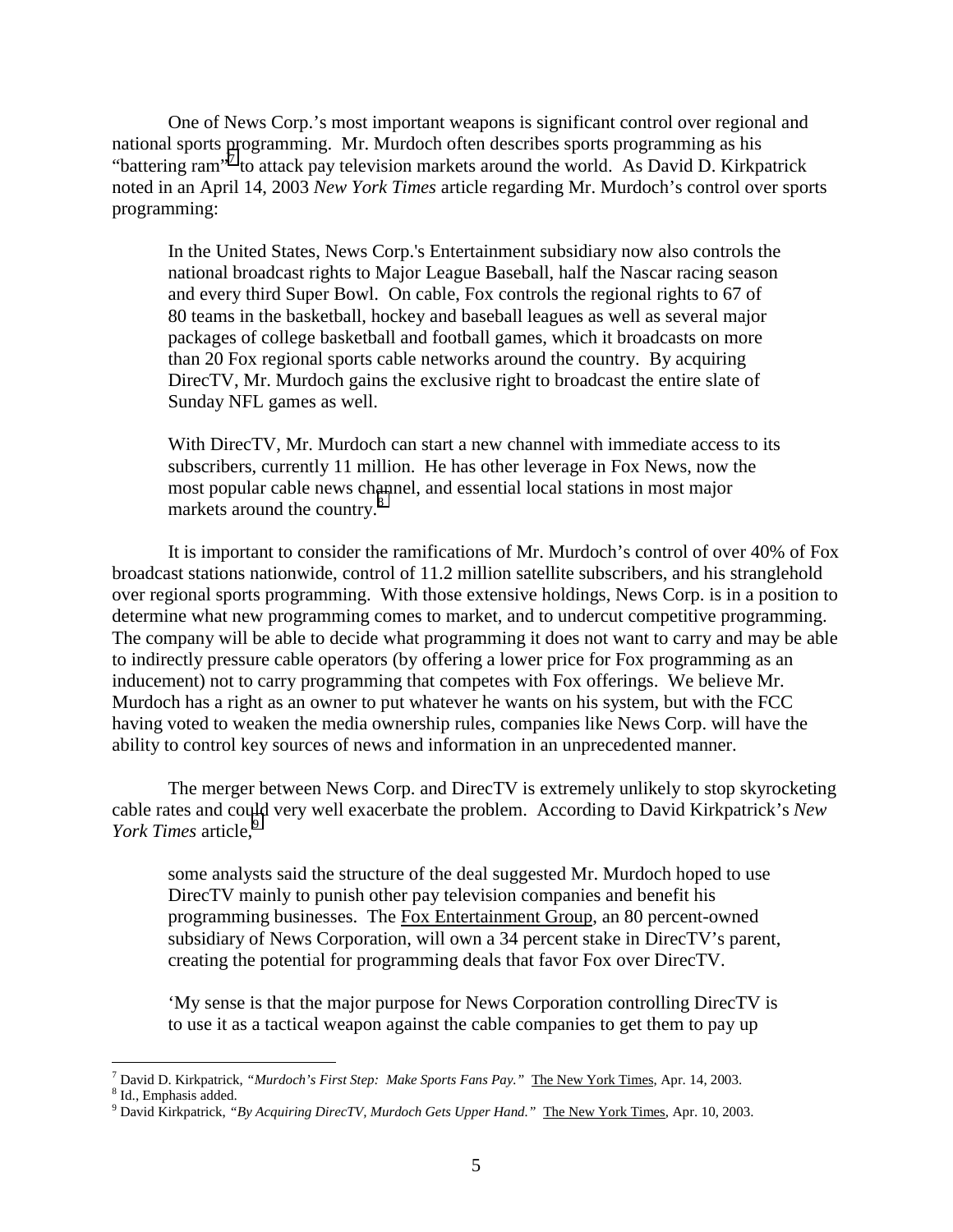for its proprietary programming,' said Robert Kaimowitz, chief executive of the investment fund Bull Path Capital Management.

While News Corp. has agreed to abide by the FCC's program access requirements, this pledge could end up being nothing more than a tool for pumping up cable prices. That is, while News Corp. agrees to make its programming available on non-discriminatory terms and conditions, there is absolutely nothing that would prevent News Corp. from raising the price that it charges itself on its satellite system, in return for increased revenues from the other 70 million cable households. If a cable system refuses to pay the increased price, then News Corp. will be able to threaten cable operators with use of its newly acquired satellite system to capture market share away from cable in those communities.

An article in the *Washington Post*<sup>10</sup> recently detailed the way this might work:

For instance, News Corp. raised the cost of his Fox Sports content to some cable systems by more than 30 percent this year, according to one cable operator. Like most officials interviewed yesterday, he refused to be identified, saying he had to continue dealing with News Corp.

Most recently, in Florida, News Corp. pulled its Fox Sports regional sports programming off of competitor Time Warner Cable's system over a rate dispute. News Corp. wanted to charge more than Time Warner was willing to pay, but the conflict was resolved and service restored. "If this happens when Rupert owns DirecTV, you can assume DirecTV will go into the market and just pound away at the cable system," said one cable channel executive.

And price is only the beginning of the problems in this industry. Even in the 500-channel cable universe, control of prime time programming rests in the hands of a very few media companies. Given the enormous power that will be concentrated in News Corp. as a result of the DirecTV transaction, not only will the combined entity be able to insist on top dollar for its programming, it will be able to determine who makes it and who fails in the programming marketplace.

<sup>10</sup> Frank Ahrens, *Murdoch's DirecTV Deal Scares Rivals."* Washington Post, Apr. 11, 2003.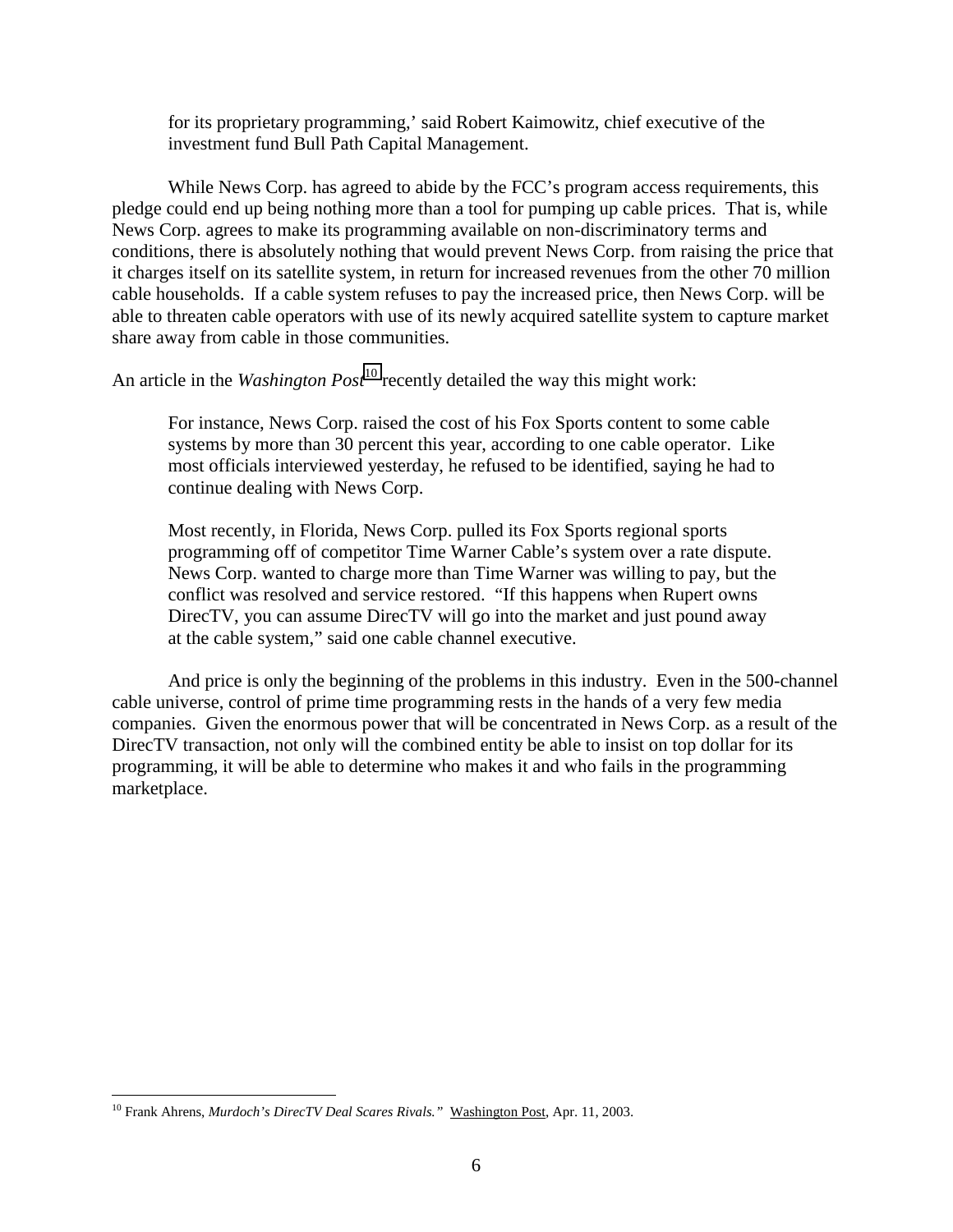## **CABLE RATES HAVE ESCALATED AND SATELLITE COMPETITION HAS NOT KEPT THEM UNDER CONTROL**

Despite the growth of satellite TV, the promise of meaningful competition to cable TV monopolies remains unfulfilled. Cable rates are up 50% since Congress passed the 1996 Telecommunications Act, nearly three times as fast as inflation.<sup>11</sup> We welcome the possibility that satellite would aggressively cut its price and compete with cable, thereby keeping cable rates in check, but for several reasons that is unlikely to happen.

Satellite competition has failed to prevent price increases on cable because cable and satellite occupy somewhat different product spaces. First and foremost, the lack of local channels on satellite systems in many communities prevents satellite from being a substitute for cable; in fact, many satellite subscribers also purchase cable service for the express purpose of receiving local channels. And while many larger communities now receive local broadcast channels from satellite, service is not as attractive as cable in several respects and many consumers simply cannot subscribe. Many urban consumers cannot receive satellite services because of line of sight problems, or because they live in a multi-tenant dwelling unit where only one side of the building faces south.

Restrictions on multiple TV set hookups also make satellite more costly. The most recent data on the average price for monthly satellite service indicates that consumers pay between \$44 and \$80 a month to receive programming comparable to basic cable programming. This monthly fee often includes two separate charges above the monthly fee for basic satellite programming – one fee to hook a receiver up to more than one television in the household, and another fee so consumers are able to receive their local broadcast channels.

Satellite customers often subscribe to receive high-end services not provided (until the recent advent of digital cable) on cable systems, such as high-end sports packages, out of region programming, and foreign language channels. In essence, it is an expensive – but valuable – product for consumers who want to receive hundreds of channels.

If satellite were a close substitute for cable, one would expect that it would have a large effect on cable. In fact, the FCC's own findings and data have contradicted the cable industry claims for years. The FCC found that satellite only "exerts a small (shown by the small magnitude of DBS coefficient) but statistically significant influence on the demand for cable service."<sup>12</sup> In the same econometric estimation, the FCC concluded that the "the demand for cable service is somewhat price elastic (i.e. has a price elasticity of minus 1.45) and suggests that there are substitutes for cable."13 This elasticity is not very large and the FCC recognizes that in using the modifier "somewhat." The FCC also attempted to estimate a price effect between satellite and cable. If cable and satellite were close substitutes providing stiff competition, one would also expect to see a price effect. Most discussions of substitutes and price elasticity in

<sup>&</sup>lt;sup>11</sup> Bureau of Labor Statistics, Consumer Price Index (March 2003). From 1996 until March 2003, CPI increased 19.3% while cable prices rose 50.3%, 2.6 times faster than inflation.

 $12$  Report on Cable Industry Prices, February 14, 2002, p. 36.

<sup>&</sup>lt;sup>13</sup> Report on Cable Industry Prices, February 14, 2001, p. 36.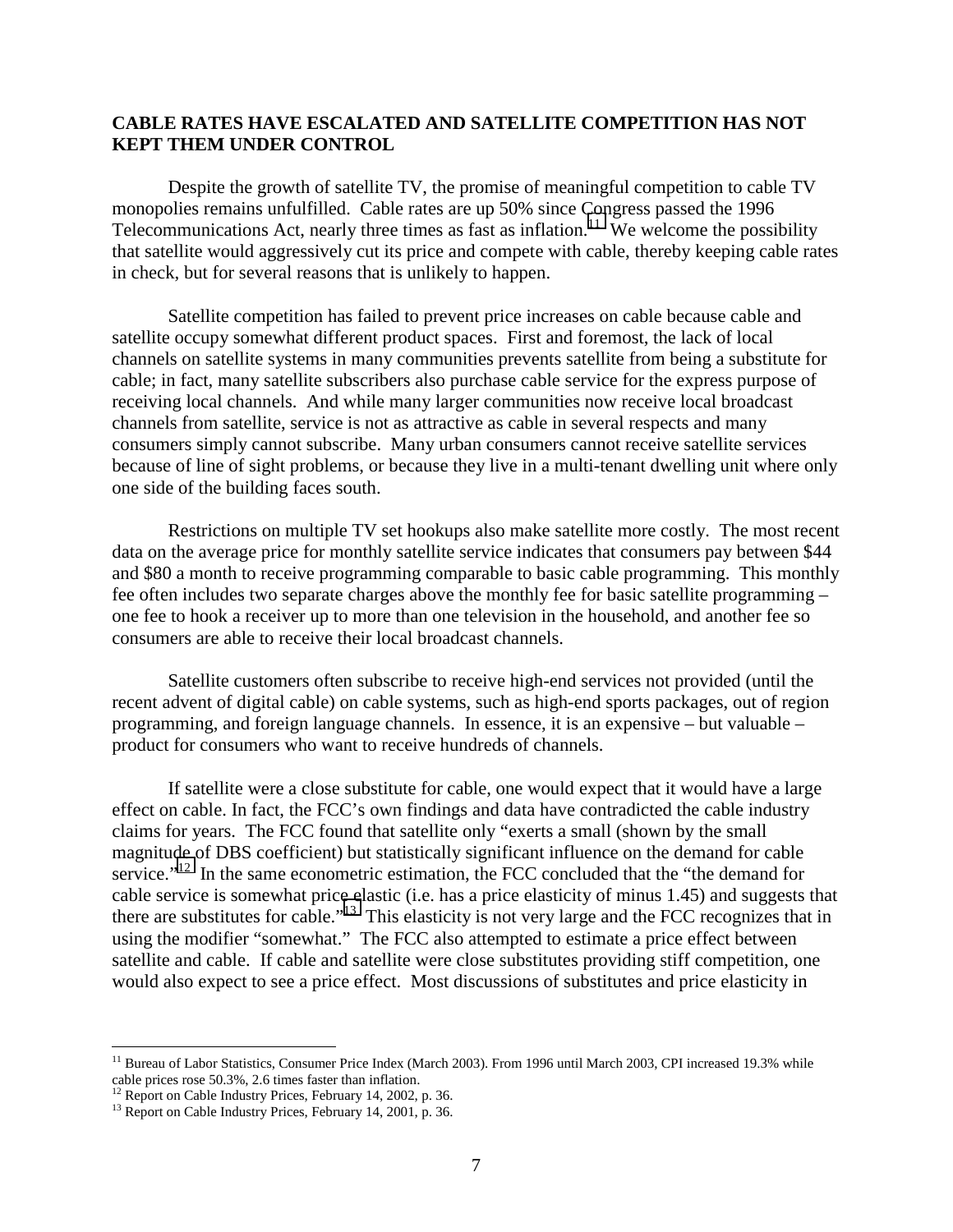economics texts state that substitutes exhibit a positive cross elasticity.<sup>14</sup> The FCC can find none. In fact, it found quite the opposite. The higher the penetration of satellite, the higher the price of cable.<sup>15</sup>

The most recent annual report on cable prices shows that the presence of DBS has no statistically significant or substantial effect on cable prices, penetration or quality.<sup>16</sup> This is true when measured as the level of penetration of satellite across all cable systems, or when isolating only areas where satellite has achieved a relatively high penetration.<sup>17</sup> At the same time, ownership of multiple systems by a single entity, large size and clustering of cable systems results in higher prices.<sup>18</sup> Vertical integration with programming results in fewer channels being offered (which restricts competition for affiliated programs).<sup>19</sup>

In other words, one could not imagine a more negative finding for intermodal competition or industry competition from the FCC's own data. All of the concerns expressed about concentrated, vertically integrated distribution networks are observed and the presence of intermodal competition has little or no power to correct these problems. The claims that the cable industry makes about the benefits of clustering and large size – measured as price effects – are contradicted by the data. In fact, only intramodal, head-to-head competition appears to have the expected effects. The presence of wireline cable competitors lowers price and increases the quality of service.

While we hope that satellite will ultimately have a price disciplining effect in those communities where satellite offers local broadcast stations it is clear that the single most important variable in cable prices is whether there is a cable overbuilder in a particular

Bannock, Graham, R.E. Banock and Evan Davis, Dictionary of Economics (Penguin, London, 1987).

Substitutes. Products that at least partly satisfy the same needs of consumers. Products are defined as substitutes in terms of cross-price effects between them. If, when the price of records goes up, sales of compact discs rise, compact discs are said to be a substitute for records, because consumers can to some extent satisfy the need served by records with compact discs. This account is complicated by the fact that, when the price of an item changes, it affects both the REAL INCOME 01 consumers and the relative prices of different commodities. Strictly, one product is a substitute for another if it enjoys increased demand when the other's price rises and the consumer's income is raised just enough to compensate for the drop in living standards caused (pp. 390-391).

<sup>&</sup>lt;sup>14</sup> Pearce, George, The Dictionary of Modern Economics (MIT Press, Cambridge, 1984), p. 94. Cross Elasticity of Demand. The responsiveness of quantity demanded of one good to a change in the price of another good. Where goods i and j are substitutes the cross elasticity will be positive-i.e. a fall in the price of good j will result in a fall in the demand for good i as j is substituted for i. If the goods are complements the cross elasticity will be negative. Where i and j are not related, the cross elasticity will be zero. Taylor, John, B., Economics (Houghton Mifflin, Boston, 1998), p. 59.

A sharp decrease in the price of motor scooters or rollerblades will decrease the demand for bicycles. Why? Because buying these related goods becomes relatively more attractive than buying bicycles. Motor scooters or rollerblades are examples of substitutes for bicycles. A substitute is a good that provides some of the same uses or enjoyment as another good. Butter and margarine are substitutes. In general, the demand for a good will increase if the price of a substitute for the good rises, and the demand for a good will decrease if the price of a substitute falls.

Cross-price elasticity of demand. The proportionate change in the quantity demanded of one good divided by the proportionate change in the price of another good. If the two goods are SUBSTITUTES (e.g. butter and margarine), this ELASTICITY is positive. For instance, if the price of margarine increases, the demand for butter will increase (p. 99). <sup>15</sup> Report on Cable Prices, p. 11.

<sup>&</sup>lt;sup>16</sup> Federal Communications Commission, 2002b.

<sup>&</sup>lt;sup>17</sup> Federal Communications Commission, 2001b, describes the DBS variable as the level of subscription. Federal Communications Commission, 2002b, uses the DBS dummy variable.

<sup>&</sup>lt;sup>18</sup> The cluster variable was included in the Federal Communications Commission 2000a and 2001b Price reports. Its behavior contradicted the FCC theory. It has been dropped from the 2002 report. The MSO size was included in the 2002 report. System size has been included in all three reports.

<sup>&</sup>lt;sup>19</sup> Vertical integration was included in Federal Communications Commission, 2002b.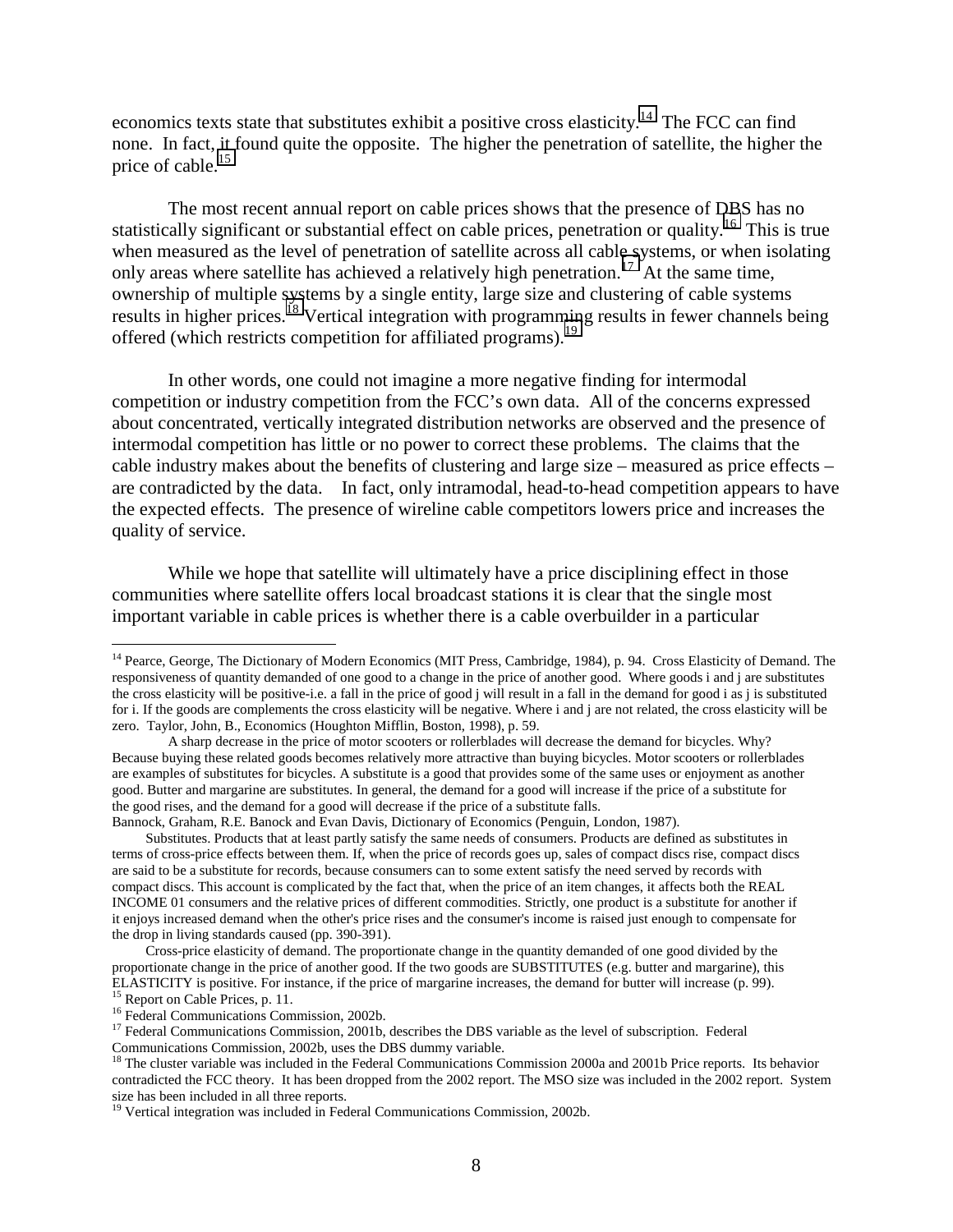community. Wire-to-wire competition does hold down cable rates, whereas satellite seems not to. The U.S. General Accounting office describes this phenomenon:

Our model results do not indicate that the provision of local broadcast channels by DBS companies is associated with lower cable prices. In contrast, the presence of a second cable franchise (known as an overbuilder) does appear to constrain cable prices. In franchise areas with a second cable provider, cable prices are approximately 17 percent lower than in comparable areas without a second cable provider.<sup>20</sup>

In other words, where there are two satellite and one cable company in a market, prices are 17 percent higher than where there are two cable companies and two satellite providers in a market. If we had this type of competition nationwide, consumers could save more than \$5 billion a year on their cable bills.

### **PROGRAM PRODUCTION**

 $\overline{a}$ 

The failure of competition in the cable and satellite distribution market is matched by the failure of competition in the TV production market. In the 1980s, as channel capacity grew, there was enormous expansion and development of new content from numerous studios. Policymakers attributed the lack of concentration in the production industry to market forces and pushed for the elimination of the Financial Interest in Syndication rules (Fin-Syn) that limited network ownership and syndication rights over programming. The policymakers were wrong.

Following the elimination of the Fin-Syn rules in the early 1990s, the major networks have consolidated their hold over popular programming. The market no longer looks as promisingly competitive or diverse as it once did. Tom Wolzien, Senior Media Analyst for Bernstein Research, paints the picture vividly—he details the return of the "old programming oligopoly":

Last season ABC, CBS and NBC split about 23% [of television ratings]. . . But if the viewing of all properties owned by the parent companies – Disney, NBC, and Viacom – is totaled, those companies now directly control television sets in over a third of the TV households. Add AOL, Fox and networks likely to see consolidation over the next few years (Discovery, A&E, EW Scripps, etc.), and five companies or fewer would control roughly the same percentage of TV

<sup>20</sup> U.S. General Accounting Office, *Report to the Subcommittee on Antitrust, Competition, and Business and Consumer Rights, Committee on the Judiciary, U.S. Senate: Issues in Providing Cable and Satellite Television Services."* October 2002. In an important clarifying footnote, the report finds that:

<sup>&</sup>quot;This was a larger effect than that found by FCC in its 2002 *Report on Cable Industry Prices* (FCC 02-107). Using an econometric model, FCC found that cable prices were about 7 percent lower in franchise areas when there was an overbuilder. One possible explanation for the difference in results is that we conducted further analysis of the competitive status of franchises that were reported by FCC to have an overbuilder. We found several instances where overbuilding may not have existed although FCC reported the presence of an overbuilder, and we found a few cases where overbuilders appeared to exist although FCC had not reported them. We adjusted our measurement of overbuilder status accordingly."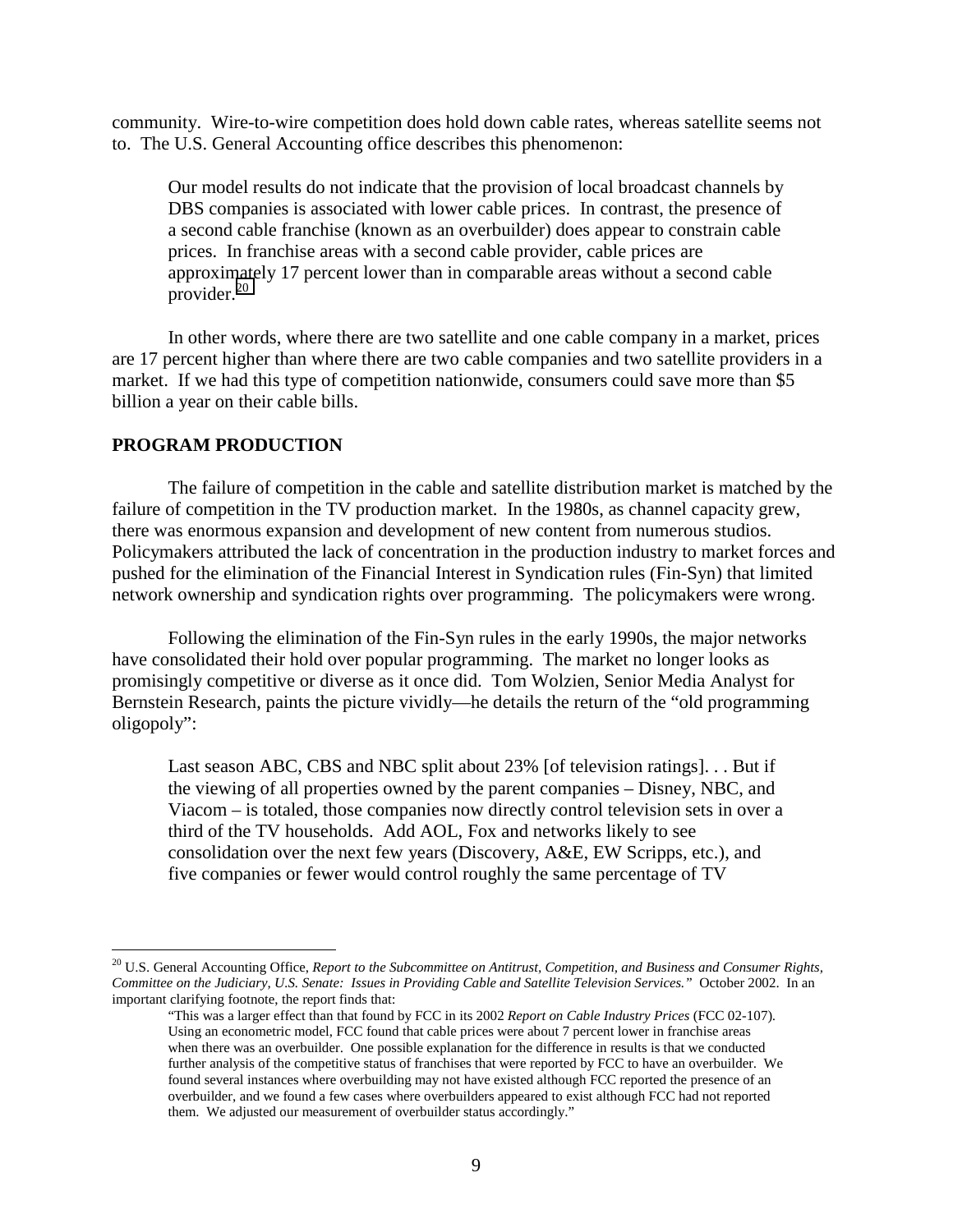households in prime time as the three net[work]s did 40 years ago. The programming oligopoly appears to be in a process of rebirth.<sup>21</sup>

In addition, the number of independent studios in existence has dwindled dramatically since the mid-1980s. In 1985, there were 25 independent television production studios; there was little drop-off in that number between 1985 and 1992. In 2002, however, only 5 independent television studios remained. In addition, in the ten-year period between 1992 and 2002, the number of prime time television hours per week produced by network studios increased over 200%, whereas the number of prime time television hours per week produced by independent studios decreased  $63\%$ <sup>22</sup>

Diversity of production sources has "eroded to the point of near extinction. In 1992, only 15 percent of new series were produced for a network by a company it controlled. Last year, the percentage of shows produced by controlled companies more than quintupled to 77 percent. In 1992, 16 new series were produced independently of conglomerate control, last year there was one." $^{323}$ 

The ease with which broadcasters blew away the independent programmers should sound a strong cautionary alarm for Congress. The alarm can only become louder when we look at the development of programming in the cable market. One simple message comes through: those with rights to distribution systems win.

Of the 26 top cable channels in subscribers' and prime time ratings, all but one of them (the Weather Channel) has ownership interest of either a cable MSO or a broadcast network. In other words, it appears that you must either own a wire or have transmission rights to be in the top tier of cable networks. Four entities – News Corp. (including cross ownership interests in and from Liberty) AOL Time Warner, ABC/Disney and CBS/Viacom – account for 20 of these 26 channels.

Of the 39 new cable networks created since 1992, only 6 do not involve ownership by a cable operator or a national TV broadcaster. Sixteen of these networks have ownership by the top four programmers. Eight involve other MSOs and 10 involve other TV broadcasters. Similarly, a recent cable analysis identified eleven networks that have achieved substantial success since the passage of the 1992 Act. Every one of these is affiliated with an entity that has guaranteed carriage on cable systems.24

Moreover, each of the dominant programmers has guaranteed access to carriage on cable systems – either by ownership of the wires (cable operators) or by carriage rights conferred by Congress (broadcasters).

<sup>&</sup>lt;sup>21</sup> Tom Wolzien, "Returning Oligopoly of Media Content Threatens Cable's Power." The Long View, Bernstein Research (Feb. 7, 2003). Emphasis added.

 $22$  Coalition for Program Diversity, Jan. 28, 2003.

<sup>23</sup> Victoria Riskin, President of Writers Guild of America, West. *Remarks at FCC EnBanc Hearing, Richmond, VA* (Feb. 27, 2003).

<sup>&</sup>lt;sup>24</sup> Federal Communications Commission, *Ninth Annual Report, In the Matter of Annual Assessment of the Status of Competition in the Market for the Delivery of Video Programming*, MB docket No. 02-145 (Dec. 31, 2002).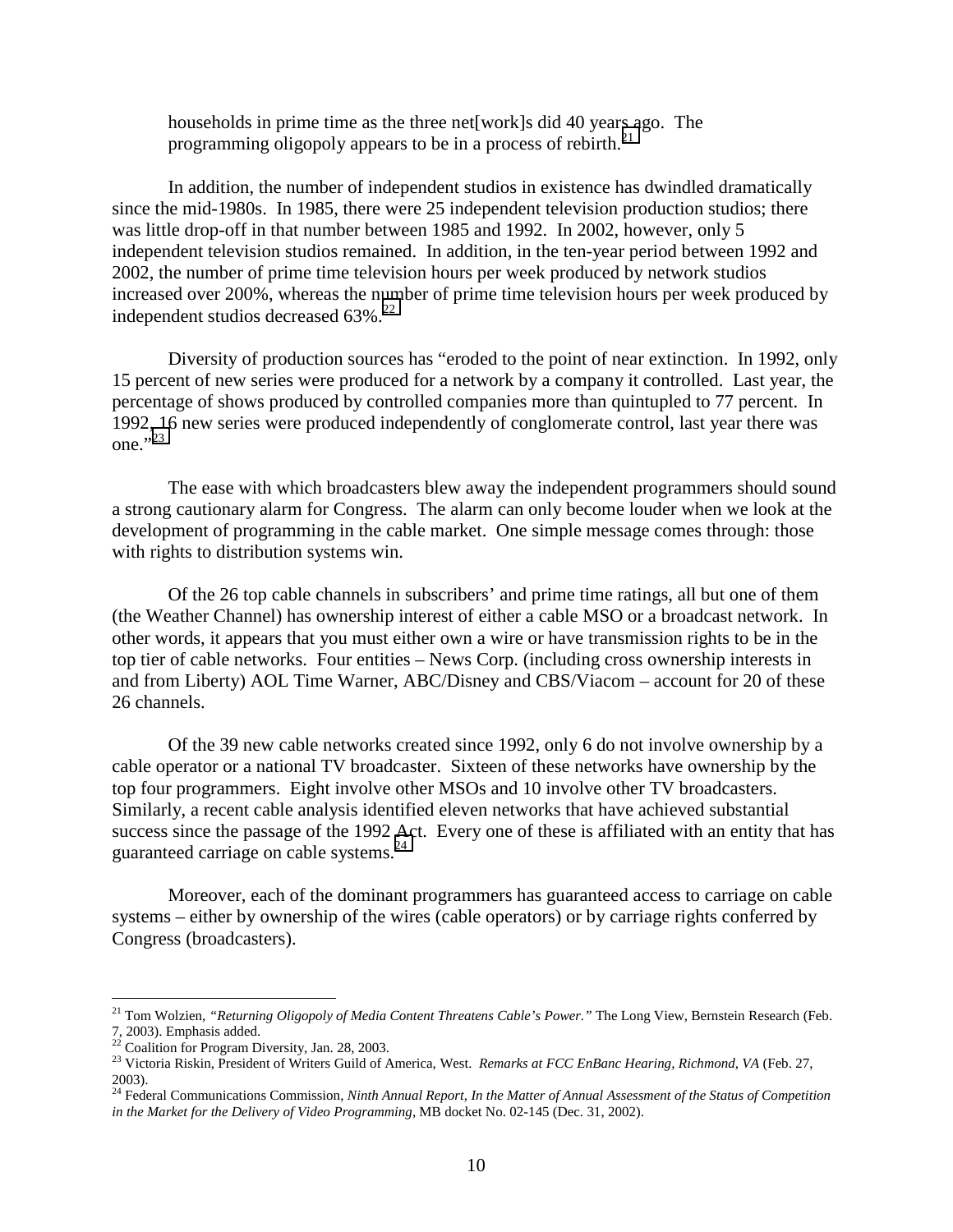- AOL Time Warner has ownership in cable systems reaching over 12 million subscribers and cable networks with over 550 million subscribers.
- Liberty Media owns some cable systems and has rights on Comcast systems and owns cable networks with approximately 880 million subscribers. Liberty owns almost 20% of News Corp.
- Disney/ABC has must carry-retransmission rights and ownership in cable networks reaching almost 700 million subscribers.
- Viacom/CBS has must carry-retransmission rights and ownership in cable networks reaching approximately 625 million subscribers.
- Fox has must carry-retransmission and ownership in cable networks reaching approximately 370 million subscribers and a substantial cross ownership interest with Liberty.

These five entities account for over 60 percent of subscribers to cable networks, rendering this market a tight oligopoly. Other entities with ownership or carriage rights account for four of the five remaining most popular cable networks. The only network in the top 25 without such a connection is the Weather Channel. It certainly provides a great public service, but is hardly a hotbed for development of original programming or civic discourse. Entities with guaranteed access to distribution over cable account for 80 percent of the top networks and about 80 percent of all subscribers' viewing choices on cable systems.

In the world of broadcast and cable networks, almost three-quarters of them are owned by six corporate entities.<sup>25</sup> The four major TV networks, NBC, CBS, ABC, Fox, and the two dominant cable providers, AOL Time Warner (which also owns a broadcast network) and Liberty (with an ownership and carriage relationship with Comcast and Fox), completely dominate the tuner. Moreover, these entities are thoroughly interconnected through joint ventures.

If distribution rights win, then an entity like News Corp./DirecTV would create a powerhouse with guaranteed transmission rights on all three of the technologies used to distribute TV to the home. It will own broadcast stations, have must carry/retransmission rights on cable and satellite because of the broadcast licenses it holds, and own the largest satellite network. This is an immense power of distribution for a company that is vertically integrated into both broadcast and cable programming.

<sup>&</sup>lt;sup>25</sup> One of the more ironic arguments offered by the cable operators feeds off of the observation that broadcast networks have carriage rights. They argue that even if cable operators foreclosed their channels to independent programmers, these programmers could sell to the broadcast networks. This ignores the fact that cable operators control the vast majority of video distribution capacity. There are approximately 60 channels per cable operator on a national average basis (Federal Communications Commission, 2002b, p. 10). There are approximately 8 broadcast stations per DMA on a national average basis (BIA Financial, 2002). Each broadcast station has must carry rights for one station. They can bargain for more, particularly in the digital space, but the cable operators control more stations there as well. In other words, if we foreclose 85 percent of the channels, the programmers will be able to compete to sell to the remaining 15 percent of the channels. Needless to say, this prospect does not excite independent programmers.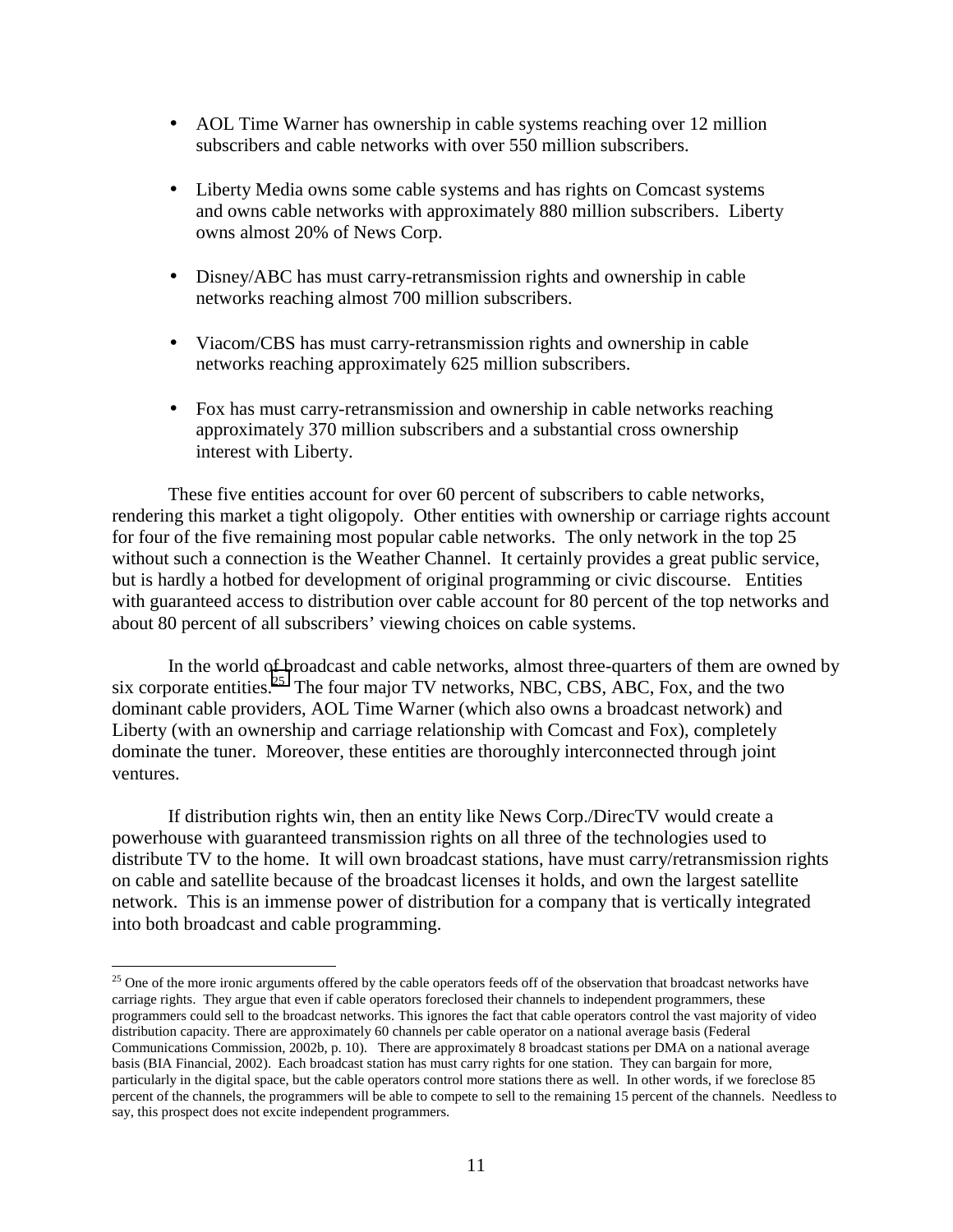In the 1992 Cable Act, Congress recognized that the Federal government "has a substantial interest in having cable systems carry the signals of local commercial television stations because the carriage of such signals is necessary to serve the goals . . . of providing a fair, efficient, and equitable distribution of broadcast services."<sup>26</sup> Congress also recognized that "[t]here is a substantial government interest in promoting the continued availability of such free television programming, especially for viewers who are unable to afford other means of receiving programming."<sup>27</sup>

These governmental interests, as well as a finding that "[c]able television systems often are the single most efficient distribution system for television programming," formed the original rationale behind Retransmission Consent. Because a majority of the country was receiving broadcast television service through cable, it was necessary to require that cable systems carry local broadcast signals. However, a merger between News Corp. and DirecTV would change the landscape against which Retransmission Consent was created. Given that this transaction will provide News Corp. with assets that no local broadcaster had in 1992 when Retransmission Consent was originally put in place – it will have a satellite distribution system capable of reaching a majority of the country – it seems that the original logic behind the rule is strained in the present circumstances. Not only will News Corp. own its own transmission system, but it also owns other programming that it bundles with its network programming, which may give it too much market power in negotiating cable and other carriage agreements. Congress should revisit the necessity of Retransmission Consent as it pertains to stations owned and operated by News Corp.

## **CONCLUSION**

Consumers Union believes that the Department of Justice should impose substantial conditions on this deal which will otherwise be harmful to competition in the video programming market—harm that will be borne on the backs of consumers.

In addition, Congress should impose a new set of nondiscrimination requirements that would enable all media distributors and consumers to purchase video programming and related services on an individual – as opposed to bundled – basis under terms that maximize competition and choice in the marketplace. Congress must reexamine the enormous market power and leverage that Retransmission Consent provides broadcast programmers – particularly one like News Corp. which, as a result of the merger with DirecTV, will own a new nationwide video distribution system (in addition to its over-the-air broadcast distribution system). And Congress should require cable and satellite operators to offer consumers the right to select the channels they want to receive at a fair price – in other words, require an a la carte program offering from all video distributors. Since the average household watches only about a dozen channels of video programming, this requirement could empower consumers to help discipline excesses in cable (or satellite) pricing, and could possibly spur more competition.

Congress must also carefully consider all the ramifications associated with the FCC's June  $2<sup>nd</sup>$  decision concerning the media ownership rules. Given that this decision was made

<sup>&</sup>lt;sup>26</sup> Public Law 102-385, Section 2(a)(9).

<sup>&</sup>lt;sup>27</sup> Public Law 102-385, Section 2(a)(12).